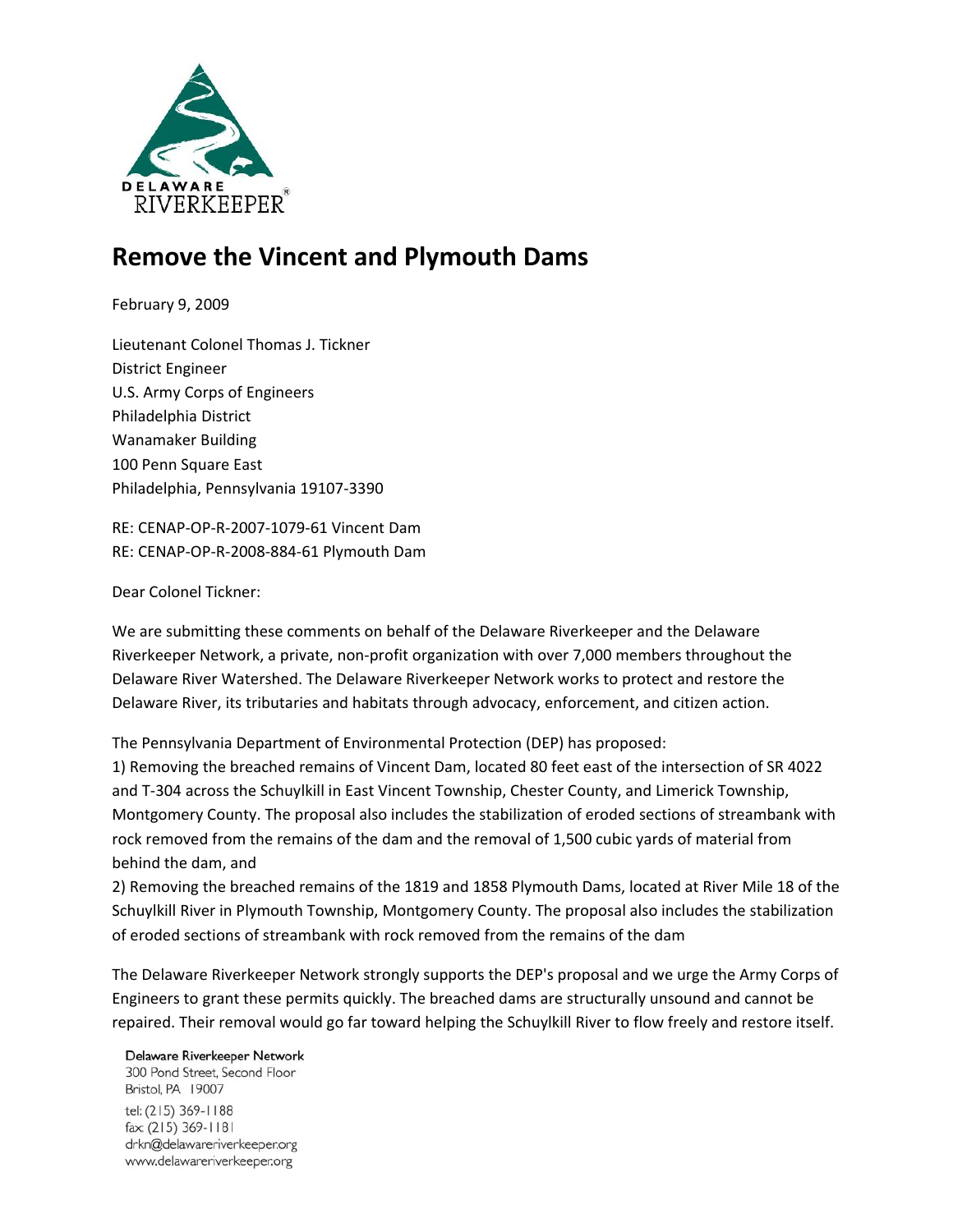As long as these structures remain, they present safety hazards. Unfortunately, their hazardous condition does not keep people away from them as indicated by comments posted at www.PAFlyFish.com, http://www.paflyfish.com/modules/newbb/viewtopic.php?post\_id=44296, "Vincent dam is in very bad shape and is very dangerous......be very careful if you fish off this dam.....and a reminder that the water surrounding the dam is considered off limits 100 feet below the dam and 200 feet above the dam-----you can fish off the dam legally if it is dry."

Dangers at these dams include fast moving water, open spillways, and thin ice during winter. Deceiving currents at the base of dam spillways can kill swimmers, anglers, paddlers, and other recreational users every year. Even people that understand the dangers of dams can become disoriented and trapped in waters around dams.

Removal of these dams will allow people to enjoy more free‐flowing reaches along the Schuylkill River. These dam removals will enhance recreational and aesthetic opportunities in these reaches of the River. Birders and other wildlife watchers will be able to enjoy animals that require healthy, flowing streams and associated habitats to thrive. Anglers will be able to enjoy improved fisheries.

In consideration of potential impacts to the resident and migratory fisheries, we ask the Army Corps to move quickly to grant this permit. Although necessary restrictions to protect the red-bellied turtle require that the dam removal work be done between April and October, we believe that this work should be done as quickly as possible within that window. Issuing the permit well in advance of the April to October time frame will ensure that preparations, plans, contracts and commitments can be put in place to allow work to begin as soon as the biological window allows.

With improvements underway at the Fairmont fishway and fish passage construction underway at Black Rock Dam, Plymouth and Vincent are the only remaining physical barriers blocking the restoration of a migratory fishery to over100 miles of the Schuylkill River. Their speedy removal could potentially allow American shad to return as far upstream as Hamburg this year, an event not witnessed in nearly 200 years.

The Pennsylvania Fish and Boat Commission (PFBC) has stocked nearly 4.5 million shad fry in the Schuylkill River since 1999. These fry are returning to the Schuylkill as adults. The success of the PFBC stockings is evidenced by a 279% increase in American shad passage from 2004 to 2006, observed by Philadelphia Water Department biologists at the Fairmount Fishway.

Shad fry stocked in the Schuylkill four to six years ago will be looking to return to the River as water temperatures rise to a range of 55 F to 60 F. Water temperature data collected in 2008 in the course of the Limerick Generating Station Water Supply Modification/Wadesville Mine Pool Withdrawal and Streamflow Augmentation Demonstration Projects indicates that, by April, Schuylkill River temperatures are already within the preferred range of American shad and can even exceed the preferred range. This is yet another reason why speedy removal of these dams, beginning on April 1st, is urged. Observation of the removal of the upper and lower Felix Dams has shown that, once a contractor has mobilized, removal of breached timber crib dams can be accomplished in a matter of days.